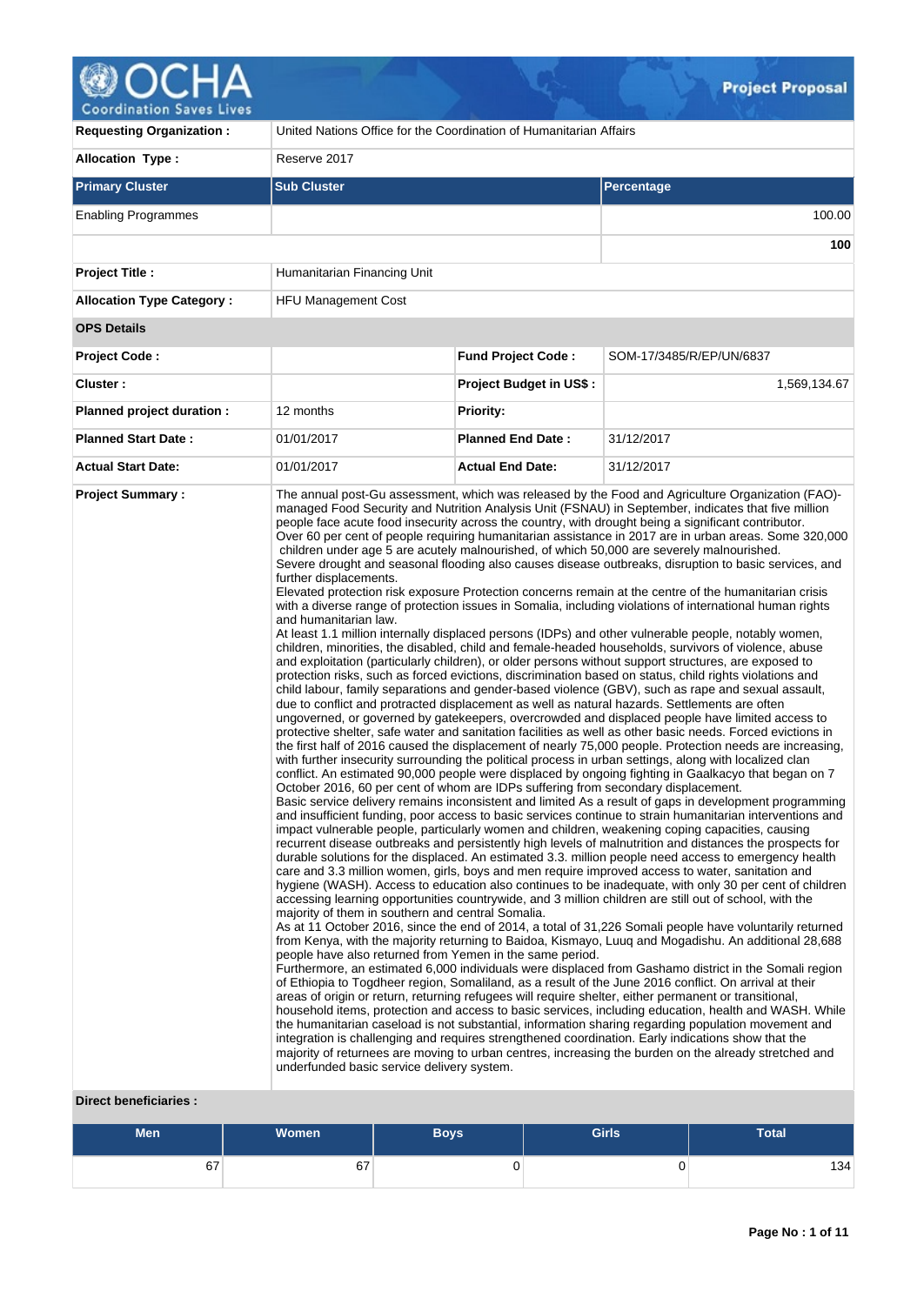### **Other Beneficiaries :**

| Beneficiary name                                                                      | <b>Men</b> | <b>Women</b> | <b>Boys</b> | <b>Girls</b> | <b>Total</b> |  |  |  |  |
|---------------------------------------------------------------------------------------|------------|--------------|-------------|--------------|--------------|--|--|--|--|
| <b>Indirect Beneficiaries:</b>                                                        |            |              |             |              |              |  |  |  |  |
|                                                                                       |            |              |             |              |              |  |  |  |  |
| <b>Catchment Population:</b>                                                          |            |              |             |              |              |  |  |  |  |
| Link with allocation strategy :                                                       |            |              |             |              |              |  |  |  |  |
| The Humanitarian Financing Unit ensures that the strategy is in place and implemented |            |              |             |              |              |  |  |  |  |
| <b>Sub-Grants to Implementing Partners:</b>                                           |            |              |             |              |              |  |  |  |  |

| <b>Partner Name</b> | <b>Partner Type</b> | <b>Budget in US\$</b> |
|---------------------|---------------------|-----------------------|
|                     |                     |                       |

# **Other funding secured for the same project (to date) :**

| <b>Other Funding Source</b> | <b>Other Funding Amount</b> |               |  |                |  |  |  |  |
|-----------------------------|-----------------------------|---------------|--|----------------|--|--|--|--|
|                             |                             |               |  |                |  |  |  |  |
| Organization focal point:   |                             |               |  |                |  |  |  |  |
| <b>Name</b>                 | <b>Title</b>                | <b>Email</b>  |  | <b>Phone</b>   |  |  |  |  |
| Mr. Matija Kovač            | Head, Humanitarian          | kovacm@un.org |  | +254 732391043 |  |  |  |  |

Financing / SHF Manager

# **BACKGROUND**

# **1. Humanitarian context analysis**

While Somalia continues to be on a positive political trajectory after decades of political turmoil, acute humanitarian needs persist and basic social indicators remain among the lowest in the world. The number of people in need of humanitarian assistance has reached 5 million, more than 40 per cent of the population. Over 1.1 million people are internally displaced, predominantly in urban centres such as Mogadishu, which hosts more than 400,000 displaced alone. The majority of those affected are women and children. Protection risks are increasing and the need to centralize protection throughout response activities to the most vulnerable is vital. Climatic shocks exacerbated by the El Niño phenomena, continued insecurity and armed conflict, recurrent human rights violations, political instability and major gaps in development programming contribute to high levels of protracted humanitarian needs in Somalia. Acute food

insecurity and malnutrition rates remain prevalent, most notably in urban areas. Disease outbreaks re-occur due to poor health infrastructure and a lack of clean and safe water, sanitation and hygiene. Poor basic service delivery also weakens the coping capacity of millions of vulnerable Somalis.

The lack of rule of law, pervasive protection violations, including forced evictions, gender-based violence and exploitation, remain widespread and continue to affect the most vulnerable groups, especially women and girls, people with disabilities, the elderly and minority groups.

As the performance of the 2016 Deyr (October – December) rains have not even met the expectation to be below normal to near normal, low water availability and agricultural production in most areas with poor rainfall has further negatively impact humanitarian needs. In tandem with ongoing drought and seasonal flooding expected later in the year, the multi-faceted crisis is expected to deepen in 2017. An increase in returns of Somali refugees from neighbouring Kenya to areas with limited absorption capacity, could further exacerbate the situation.

#### **2. Needs assessment**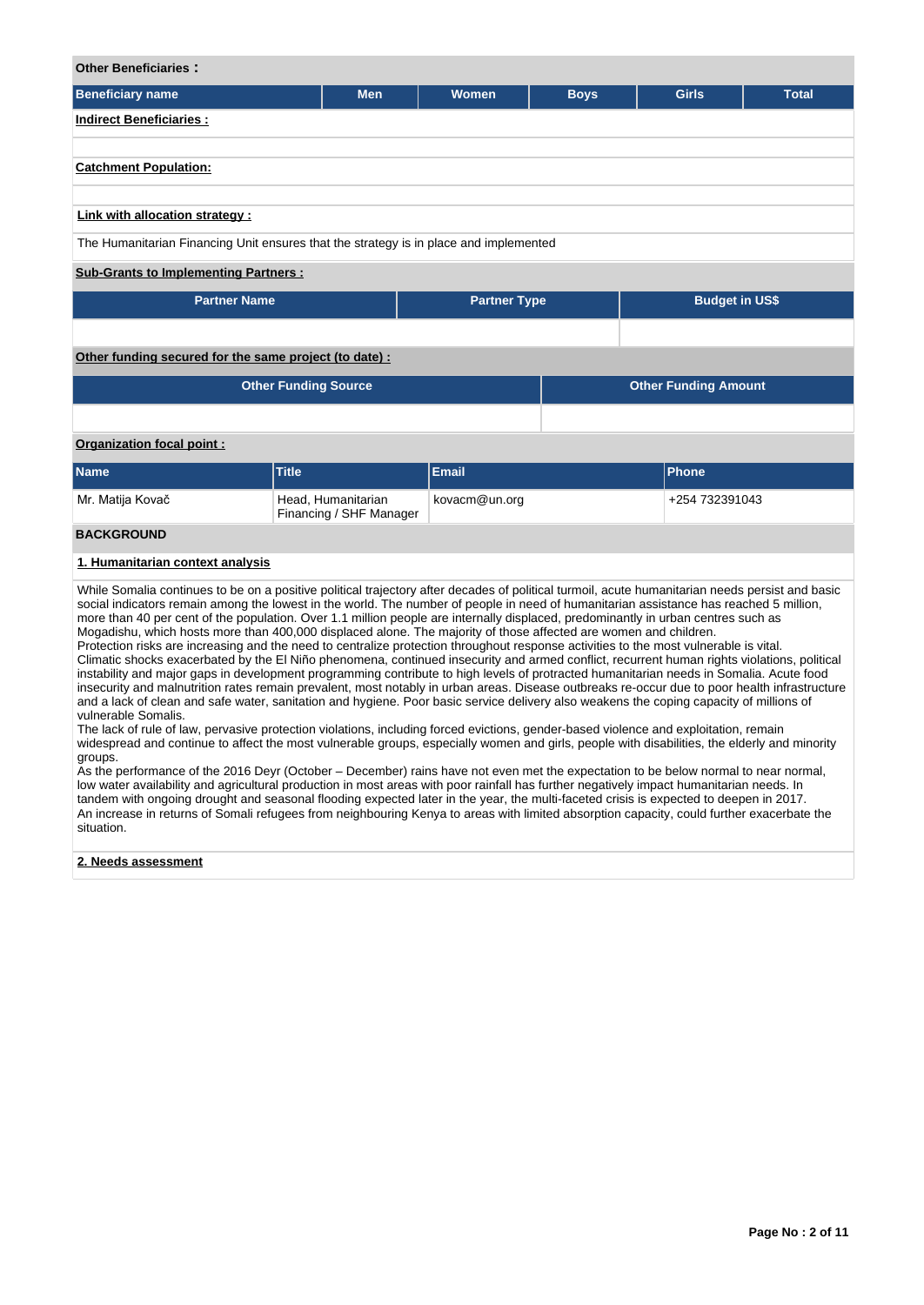The annual post-Gu assessment, which was released by the Food and Agriculture Organization (FAO)-managed Food Security and Nutrition Analysis Unit (FSNAU) in September, indicates that five million people face acute food insecurity across the country, with drought being a significant contributor.

Over 60 per cent of people requiring humanitarian assistance in 2017 are in urban areas. Some 320,000 children under age 5 are acutely malnourished, of which 50,000 are severely malnourished.

Severe drought and seasonal flooding also causes disease outbreaks, disruption to basic services, and further displacements. Elevated protection risk exposure Protection concerns remain at the centre of the humanitarian crisis with a diverse range of protection issues in Somalia, including violations of international human rights and humanitarian law.

At least 1.1 million internally displaced persons (IDPs) and other vulnerable people, notably women, children, minorities, the disabled, child and female-headed households, survivors of violence, abuse and exploitation (particularly children), or older persons without support structures, are exposed to protection risks, such as forced evictions, discrimination based on status, child rights violations and child labour, family separations and gender-based violence (GBV), such as rape and sexual assault, due to conflict and protracted displacement as well as natural hazards. Settlements are often ungoverned, or governed by gatekeepers, overcrowded and displaced people have limited access to protective shelter, safe water and sanitation facilities as well as other basic needs. Forced evictions in the first half of 2016 caused the displacement of nearly 75,000 people. Protection needs are increasing, with further insecurity surrounding the political process in urban settings, along with localized clan conflict. An estimated 90,000 people were displaced by ongoing fighting in Gaalkacyo that began on 7 October 2016, 60 per cent of whom are IDPs suffering from secondary displacement.

Basic service delivery remains inconsistent and limited As a result of gaps in development programming and insufficient funding, poor access to basic services continue to strain humanitarian interventions and impact vulnerable people, particularly women and children, weakening coping capacities, causing recurrent disease outbreaks and persistently high levels of malnutrition and distances the prospects for durable solutions for the displaced. An estimated 3.3. million people need access to emergency health care and 3.3 million women, girls, boys and men require improved access to water, sanitation and hygiene (WASH). Access to education also continues to be inadequate, with only 30 per cent of children accessing learning opportunities countrywide, and 3 million children are still out of school, with the majority of them in southern and central Somalia.

As at 11 October 2016, since the end of 2014, a total of 31,226 Somali people have voluntarily returned from Kenya, with the majority returning to Baidoa, Kismayo, Luuq and Mogadishu. An additional 28,688 people have also returned from Yemen in the same period. Furthermore, an estimated 6,000 individuals were displaced from Gashamo district in the Somali region of Ethiopia to Togdheer region, Somaliland, as a result of the June 2016 conflict. On arrival at their areas of origin or return, returning refugees will require shelter, either permanent or transitional, household items, protection and access to basic services, including education, health and WASH. While the humanitarian caseload is not substantial, information sharing regarding population movement and integration is challenging and requires strengthened coordination. Early indications show that the majority of returnees are moving to urban centres, increasing the burden on the already stretched and underfunded basic service delivery system.

#### **3. Description Of Beneficiaries**

n/a

#### **4. Grant Request Justification**

Cost plan

# **5. Complementarity**

n/a

# **LOGICAL FRAMEWORK**

# **Overall project objective**

To support the timely allocation and disbursement of donor funds to the most urgent humanitarian needs and critical gaps in Somalia

| <b>Enabling Programmes</b>                                                                                                  |                                                 |                                 |  |  |  |  |  |  |
|-----------------------------------------------------------------------------------------------------------------------------|-------------------------------------------------|---------------------------------|--|--|--|--|--|--|
| <b>Cluster objectives</b>                                                                                                   | <b>Strategic Response Plan (SRP) objectives</b> | <b>Percentage of activities</b> |  |  |  |  |  |  |
| Strengthen coordination to support delivery<br>of humanitarian aid to ensure equal access<br>for women, girls, boys and men | Somalia HRP 2017                                | 100                             |  |  |  |  |  |  |
| <b>Contribution to Cluster/Sector Objectives:</b>                                                                           |                                                 |                                 |  |  |  |  |  |  |

#### **Outcome 1**

Well managed and well resourced CHF accessible to UN agencies, INGOs and LNGOs with a diversified and boadened CHF donor base.

#### **Output 1.1**

#### **Description**

# -

# **Assumptions & Risks**

| ------------                  |                            |                                 |                                |                      |  |                     |               |
|-------------------------------|----------------------------|---------------------------------|--------------------------------|----------------------|--|---------------------|---------------|
|                               |                            |                                 | <b>End cycle beneficiaries</b> |                      |  | <b>End</b><br>cycle |               |
| Code                          | <b>Cluster</b>             | <b>Indicator</b>                | <b>Men</b>                     | Women   Boys   Girls |  |                     | <b>Target</b> |
| Indicator 1.1.1               | <b>Enabling Programmes</b> | Number of cluster meetings held |                                |                      |  |                     | 6             |
| <b>Means of Verification:</b> |                            |                                 |                                |                      |  |                     |               |
| <b>Activities</b>             |                            |                                 |                                |                      |  |                     |               |
| .                             |                            |                                 |                                |                      |  |                     |               |

#### **Activity 1.1.1**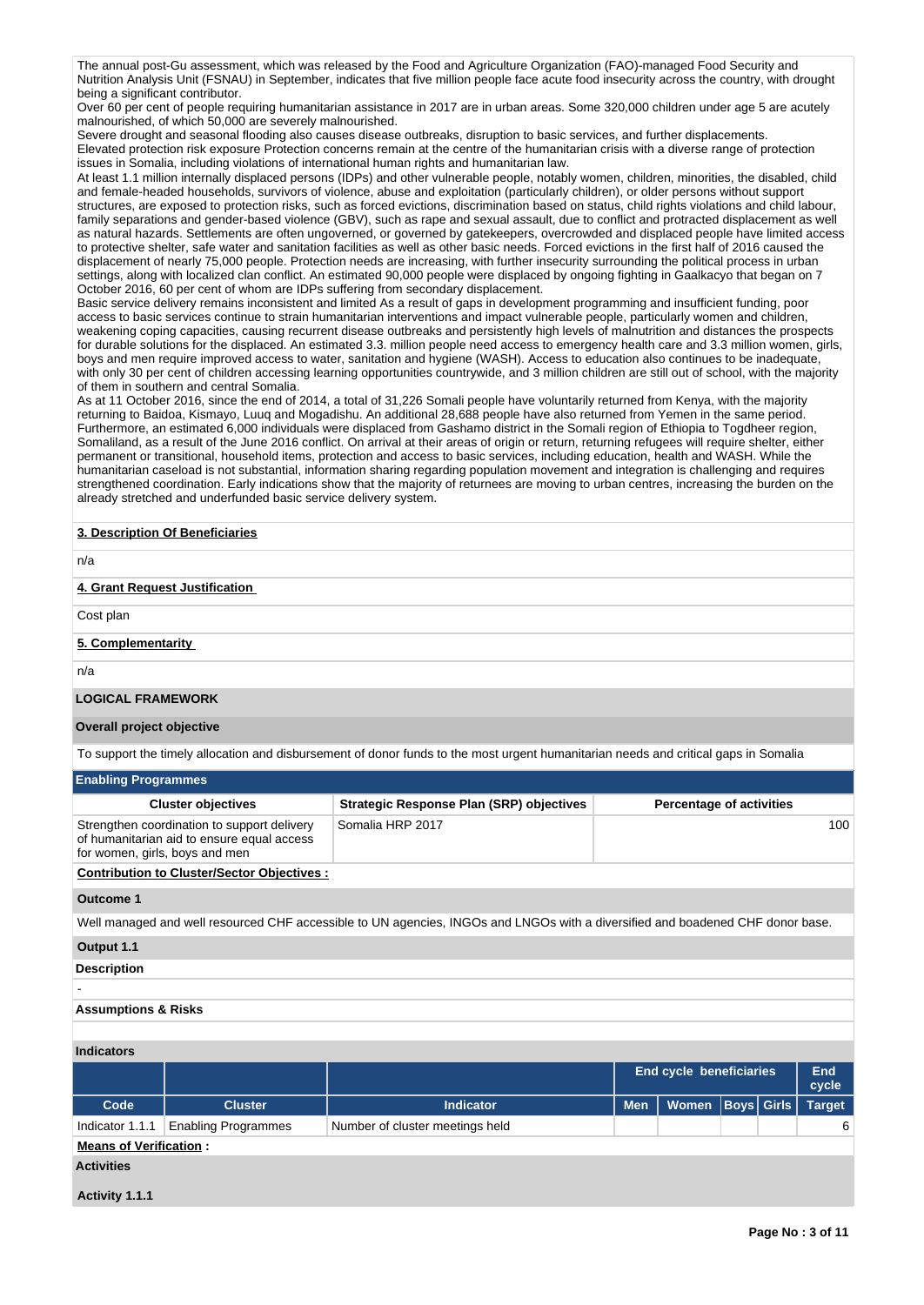#### **Standard Activity : Not Selected**

Support CHF project cycle from the announcement of the allocation to funds disbursement to NGO projects, provide advisory services to HC, advisory board, clusters and implementing partners through close coordination with assigned clusters to agree on priorities, criteria etc

# **Output 1.2**

**Description**

-

#### **Assumptions & Risks**

#### **Indicators**

|                 |                            |                                                        | <b>End cycle beneficiaries</b> |                         |  | End<br>cycle |  |
|-----------------|----------------------------|--------------------------------------------------------|--------------------------------|-------------------------|--|--------------|--|
| Code            | <b>Cluster</b>             | <b>Indicator</b>                                       | <b>Men</b>                     | Women Boys Girls Target |  |              |  |
| Indicator 1.2.1 | <b>Enabling Programmes</b> | Number of coordination meetings held or<br>facilitated |                                |                         |  |              |  |
|                 |                            |                                                        |                                |                         |  |              |  |

# **Means of Verification :**

**Activities**

# **Activity 1.2.1**

### **Standard Activity : Not Selected**

Ensure implementing partners receive funding based on the needs indentified by the HC and advisory board by closely coordinating with assigned clusters to agree on priorities, criteria, etc.Produce bi-annual CHF allocation strategies that reflect highest priority needs and gaps

# **Output 1.3**

**Description**

-

# **Assumptions & Risks**

#### **Indicators**

|                 |                            |                                                        | <b>End cycle beneficiaries</b> |                      |  | End<br>cycle |               |
|-----------------|----------------------------|--------------------------------------------------------|--------------------------------|----------------------|--|--------------|---------------|
| Code            | <b>Cluster</b>             | <b>Indicator</b>                                       | <b>Men</b>                     | Women   Boys   Girls |  |              | <b>Target</b> |
| Indicator 1.3.1 | <b>Enabling Programmes</b> | Number of coordination meetings held or<br>facilitated |                                |                      |  |              |               |

# **Means of Verification :**

**Activities**

# **Activity 1.3.1**

#### **Standard Activity : Not Selected**

Regular engagement with donors either bilaterally or through donor meetings to keep them well informed of humanitarian funding needs

# **Outcome 2**

Adequate resources are mobilized for humanitarian action and communication on fund improved

# **Output 2.1**

**Description**

#### Number of coordination meetings held or facilitated

**Assumptions & Risks**

# **Indicators**

|                               |                                                                                                                                                                                                                                                                                                                                                                     |                                              | <b>End cycle beneficiaries</b> |              | End<br>cycle      |  |               |  |  |
|-------------------------------|---------------------------------------------------------------------------------------------------------------------------------------------------------------------------------------------------------------------------------------------------------------------------------------------------------------------------------------------------------------------|----------------------------------------------|--------------------------------|--------------|-------------------|--|---------------|--|--|
| Code                          | <b>Cluster</b>                                                                                                                                                                                                                                                                                                                                                      | <b>Indicator</b>                             | <b>Men</b>                     | <b>Women</b> | <b>Boys Girls</b> |  | <b>Target</b> |  |  |
| Indicator 2.1.1               | <b>Enabling Programmes</b>                                                                                                                                                                                                                                                                                                                                          | no of updates on the CHF webpage             |                                |              |                   |  |               |  |  |
|                               | Means of Verification: Support HC advocacy efforts in the mobilization of resources against the HRP, including through humanitarian<br>conducting regular meetings/providing updates on the fund and involving them in the CHF allocation process e.g participating in Cluster/joint<br>review committees. Regular distribution of information to CHF stakeholders. |                                              |                                |              |                   |  |               |  |  |
| Indicator 2.1.2               | <b>Enabling Programmes</b>                                                                                                                                                                                                                                                                                                                                          | Number of workshops held in Nairobi an field |                                |              |                   |  | 6             |  |  |
| <b>Means of Verification:</b> |                                                                                                                                                                                                                                                                                                                                                                     |                                              |                                |              |                   |  |               |  |  |
| Indicator 2.1.3               | <b>Enabling Programmes</b>                                                                                                                                                                                                                                                                                                                                          | Number of advisory meetings held             |                                |              |                   |  | 4             |  |  |
| <b>Means of Verification:</b> |                                                                                                                                                                                                                                                                                                                                                                     |                                              |                                |              |                   |  |               |  |  |
| <b>Activities</b>             |                                                                                                                                                                                                                                                                                                                                                                     |                                              |                                |              |                   |  |               |  |  |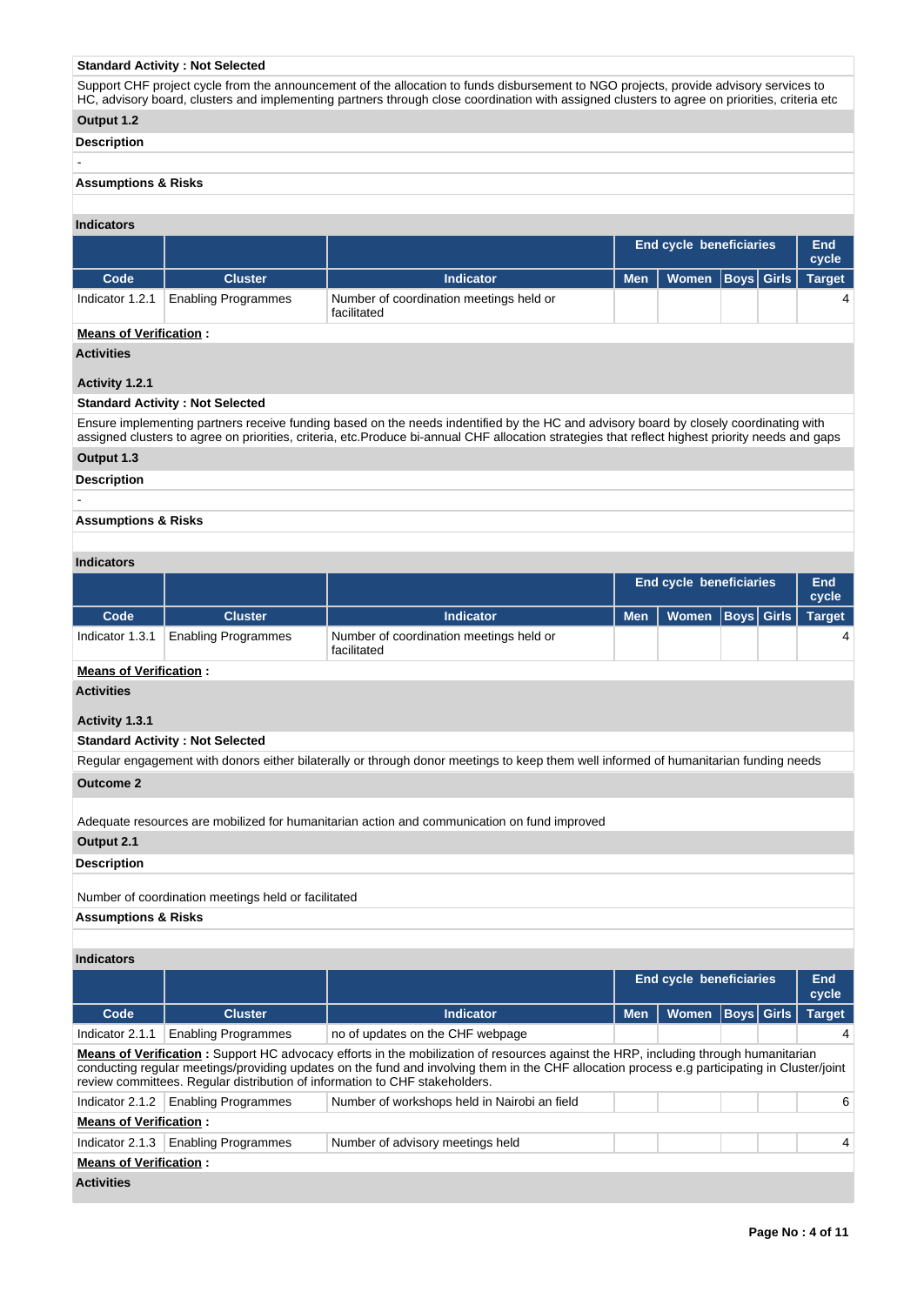#### **Activity 2.1.1**

#### **Standard Activity : Not Selected**

Support HC advocacy efforts in the mobilization of resources against the HRP, including through humanitarian funds analysis, donor relations, key messaging and public information products. Maintain good working relationships with donors through conducting regular meetings/providing updates on the fund and involving them in the CHF allocation process e.g participating in Cluster/joint review committees.Regular distribution of information to CHF stakeholders.

#### **Activity 2.1.2**

#### **Standard Activity : Not Selected**

Conduct workshops to share information and create awareness on new processes/requirements as per the Country Based Pooled Fund (CBPF) guidelines. Train partners and cluster coordinators on the newly introduced Grant Management System(GMS).

#### **Activity 2.1.3**

#### **Standard Activity : Not Selected**

Maintain regular information flow on CHF allocations to the Humanitarian Coordinator, Advisory Board and members of the humanitarian community by implementing the communication strategy including timely production of CHF interim and annual reports, collection of success stories from implementing partners for publication etc.

#### **Outcome 3**

Improved Accountability of the CHF

# **Output 3.1**

**Description**

# -

**Assumptions & Risks**

#### **Indicators**

|                               |                               |                                            | <b>End cycle beneficiaries</b> |              |                   | End<br>cycle |               |  |  |
|-------------------------------|-------------------------------|--------------------------------------------|--------------------------------|--------------|-------------------|--------------|---------------|--|--|
| Code                          | <b>Cluster</b>                | <b>Indicator</b>                           | <b>Men</b>                     | <b>Women</b> | <b>Boys</b> Girls |              | <b>Target</b> |  |  |
| Indicator 3.1.1               | <b>Enabling Programmes</b>    | None                                       |                                |              |                   |              | 0             |  |  |
| <b>Means of Verification:</b> |                               |                                            |                                |              |                   |              |               |  |  |
| Indicator 3.1.2               | <b>Enabling Programmes</b>    | Number of SHF projects monitored per cycle |                                |              |                   |              | 20            |  |  |
| <b>Means of Verification:</b> |                               |                                            |                                |              |                   |              |               |  |  |
| Indicator 3.1.3               | <b>Enabling Programmes</b>    | Number of CHF projects audited             |                                |              |                   |              | 236           |  |  |
|                               | <b>Means of Verification:</b> |                                            |                                |              |                   |              |               |  |  |

## **Activities**

#### **Activity 3.1.1**

#### **Standard Activity : Not Selected**

Contextualise and operationalise the CBPF Accountability Framework and upload existing results on capacity assessment, audit and monitoring to new Grant Management System (GMS).

# **Activity 3.1.2**

#### **Standard Activity : Not Selected**

Review due diligence and conduct capacity assessment of Common Humanitarian Fund implementing partners. Conduct field monitoring visits and third party remote monitoring for projects funded by the SHF.

#### **Activity 3.1.3**

#### **Standard Activity : Not Selected**

Conduct audit of CHF Projects - engaging with audit firm through a long term agreement, collecting relevant documents (project reports etc) for timely submission to auditors and recording audit findings.

**Additional Targets :**

# **M & R**

# **Monitoring & Reporting plan**

Project will be monitored on a quarterly basis

#### **Workplan**

| <b>Activitydescription</b>                                                                                                                                                                                                                                                                                   | Year |    |                         | 1 2 3 4 5 6 7 8 9 10 11 12 |  |  |  |  |          |
|--------------------------------------------------------------------------------------------------------------------------------------------------------------------------------------------------------------------------------------------------------------------------------------------------------------|------|----|-------------------------|----------------------------|--|--|--|--|----------|
| Activity 1.1.1: Support CHF project cycle from the announcement of the allocation<br>to funds disbursement to NGO projects, provide advisory services to HC, advisory<br>board, clusters and implementing partners through close coordination with<br>assigned clusters to agree on priorities, criteria etc | 2017 | X. | $\mathsf{I} \mathsf{X}$ |                            |  |  |  |  | $\times$ |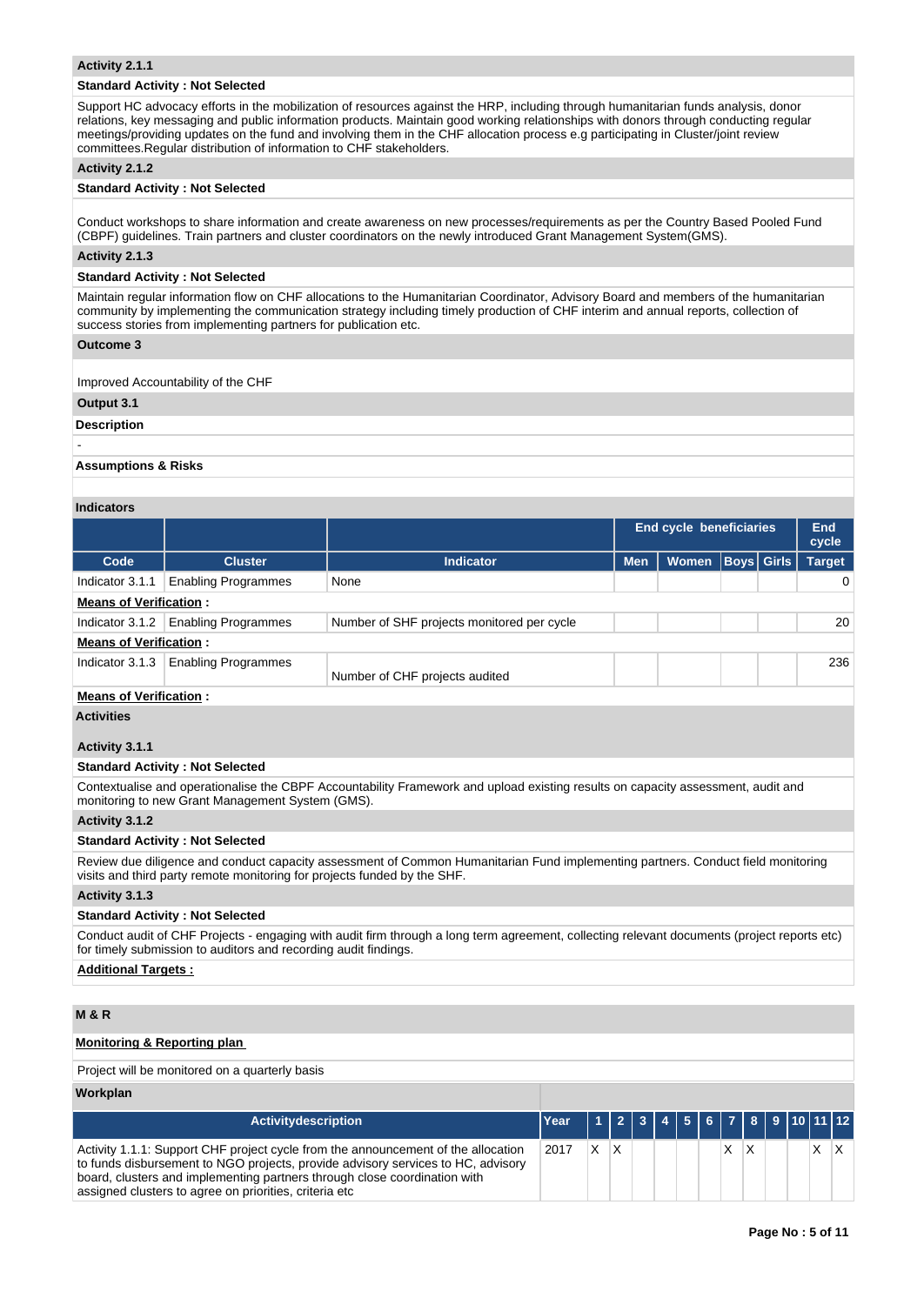| Activity 1.2.1: Ensure implementing partners receive funding based on the needs<br>indentified by the HC and advisory board by closely coordinating with assigned<br>clusters to agree on priorities, criteria, etc. Produce bi-annual CHF allocation<br>strategies that reflect highest priority needs and gaps                                                                                                                                                                                              | 2017 | <sup>X</sup> |          |              |              |          | X            | ΙX.          |              |          | $\times$     | $\mathsf{X}$ |              |
|---------------------------------------------------------------------------------------------------------------------------------------------------------------------------------------------------------------------------------------------------------------------------------------------------------------------------------------------------------------------------------------------------------------------------------------------------------------------------------------------------------------|------|--------------|----------|--------------|--------------|----------|--------------|--------------|--------------|----------|--------------|--------------|--------------|
| Activity 1.3.1: Regular engagement with donors either bilaterally or through donor<br>meetings to keep them well informed of humanitarian funding needs                                                                                                                                                                                                                                                                                                                                                       | 2017 | X            | X        |              |              | X        | $\times$     |              |              | $\times$ | <b>X</b>     | <b>X</b>     | $\mathsf{X}$ |
| Activity 2.1.1: Support HC advocacy efforts in the mobilization of resources against<br>the HRP, including through humanitarian funds analysis, donor relations, key<br>messaging and public information products. Maintain good working relationships<br>with donors through conducting regular meetings/providing updates on the fund<br>and involving them in the CHF allocation process e.g participating in Cluster/joint<br>review committees. Regular distribution of information to CHF stakeholders. | 2017 | X.           | <b>X</b> | $\mathsf{X}$ | ΙX.          | <b>X</b> | ΙX.          | <b>X</b>     | ΙX.          | <b>X</b> | ΙX.          | $\mathsf{X}$ | $\mathsf{X}$ |
| Activity 2.1.2:<br>Conduct workshops to share information and create awareness on new<br>processes/requirements as per the Country Based Pooled Fund(CBPF) guidelines.<br>Train partners and cluster coordinators on the newly introduced Grant<br>Management System(GMS).                                                                                                                                                                                                                                    | 2017 | X.           | X        |              |              |          | X            | $\times$     |              |          |              |              |              |
| Activity 2.1.3: Maintain regular information flow on CHF allocations to the<br>Humanitarian Coordinator, Advisory Board and members of the humanitarian<br>community by implementing the communication strategy including timely<br>production of CHF interim and annual reports, collection of success stories from<br>implementing partners for publication etc.                                                                                                                                            | 2017 | $\times$     | <b>X</b> | $\mathsf{X}$ | $\mathsf{X}$ | <b>X</b> | $\mathsf{X}$ | $\mathsf{X}$ | $\mathsf{X}$ | <b>X</b> | ΙX.          | $\mathsf{X}$ | $\mathsf{X}$ |
| Activity 3.1.1: Contextualise and operationalise the CBPF Accountability<br>Framework and upload existing results on capacity assessment, audit and<br>monitoring to new Grant Management System (GMS).                                                                                                                                                                                                                                                                                                       | 2017 | X.           | <b>X</b> | $\mathsf{X}$ | $\mathsf{X}$ | <b>X</b> | X.           |              | $x \times$   | <b>X</b> | ΙX.          | $\mathsf{X}$ | $\mathsf{X}$ |
| Activity 3.1.2: Review due diligence and conduct capacity assessment of Common<br>Humanitarian Fund implementing partners. Conduct field monitoring visits and third<br>party remote monitoring for projects funded by the SHF.                                                                                                                                                                                                                                                                               | 2017 | X            | <b>X</b> | $\mathsf{X}$ | $\mathsf{X}$ | <b>X</b> | $\mathsf{x}$ | X            | lx.          | <b>X</b> | $\mathsf{X}$ | <b>X</b>     | $\mathsf{X}$ |
| Activity 3.1.3: Conduct audit of CHF Projects - engaging with audit firm through a<br>long term agreement, collecting relevant documents (project reports etc) for timely<br>submission to auditors and recording audit findings.                                                                                                                                                                                                                                                                             | 2017 | $\times$     | <b>X</b> | $\mathsf{X}$ | Ιx.          | <b>X</b> | ΙX.          | <b>X</b>     | <b>X</b>     | <b>X</b> | <b>X</b>     | <b>X</b>     | ΙX.          |
| <b>OTHED INFO.</b>                                                                                                                                                                                                                                                                                                                                                                                                                                                                                            |      |              |          |              |              |          |              |              |              |          |              |              |              |

#### **OTHER INFO**

# **Accountability to Affected Populations**

The beneficiaries will be involved when gathering information in the field on their needs and will work closely with the implementing partners during project implementation. A call centre monitoring will be put in place where beneficiaries will raise their concerns and complaints.

# **Implementation Plan**

The Humanitarian Coordinator(HC) is responsible for the management of the CHF and accountable for the use of the fund. An Advisory Board under the chairmanship of the HC and comprised of four UN agencies, four NGOs and two donor representatives advises on the use of the funds.

The HC decides on the most critical needs to be funded, in consultation with the CHF Advisory Board and informed by cluster coordinators recommendations. Cluster coordinators work with partners to define CHF cluster priorities derived from the highest priority needs articulated through the HRP.

The standard allocation is prioritised and vetted by the clusters through Cluster Review Committees. The projects are then recommended to the CHF Advisory Board for endorsement and approved by the HC. The need for the reserve allocation is cleared by cluster coordinators and then undergo a due diligence process before being approved and signed by the HC.

The Somalia CHF is governed by the Country Based Pooled Fund (CBPF) guidelines comprised of a Policy Institution and an Operational Handbook. The Policy Instruction guides on the principles, objectives, governance and management arrangements for the Fund and the Operational Handbook provides technical guidance, tools and templates used in management of the CBPFs.

# **Coordination with other Organizations in project area**

| Name of the organization |  |
|--------------------------|--|
|--------------------------|--|

**Areas/activities of collaboration and rationale** 

| <b>Environment Marker Of The Project</b>                                   |
|----------------------------------------------------------------------------|
|                                                                            |
| <b>Gender Marker Of The Project</b>                                        |
| 2a- The project is designed to contribute significantly to gender equality |
| <b>Justify Chosen Gender Marker Code</b>                                   |
|                                                                            |
| <b>Protection Mainstreaming</b>                                            |
|                                                                            |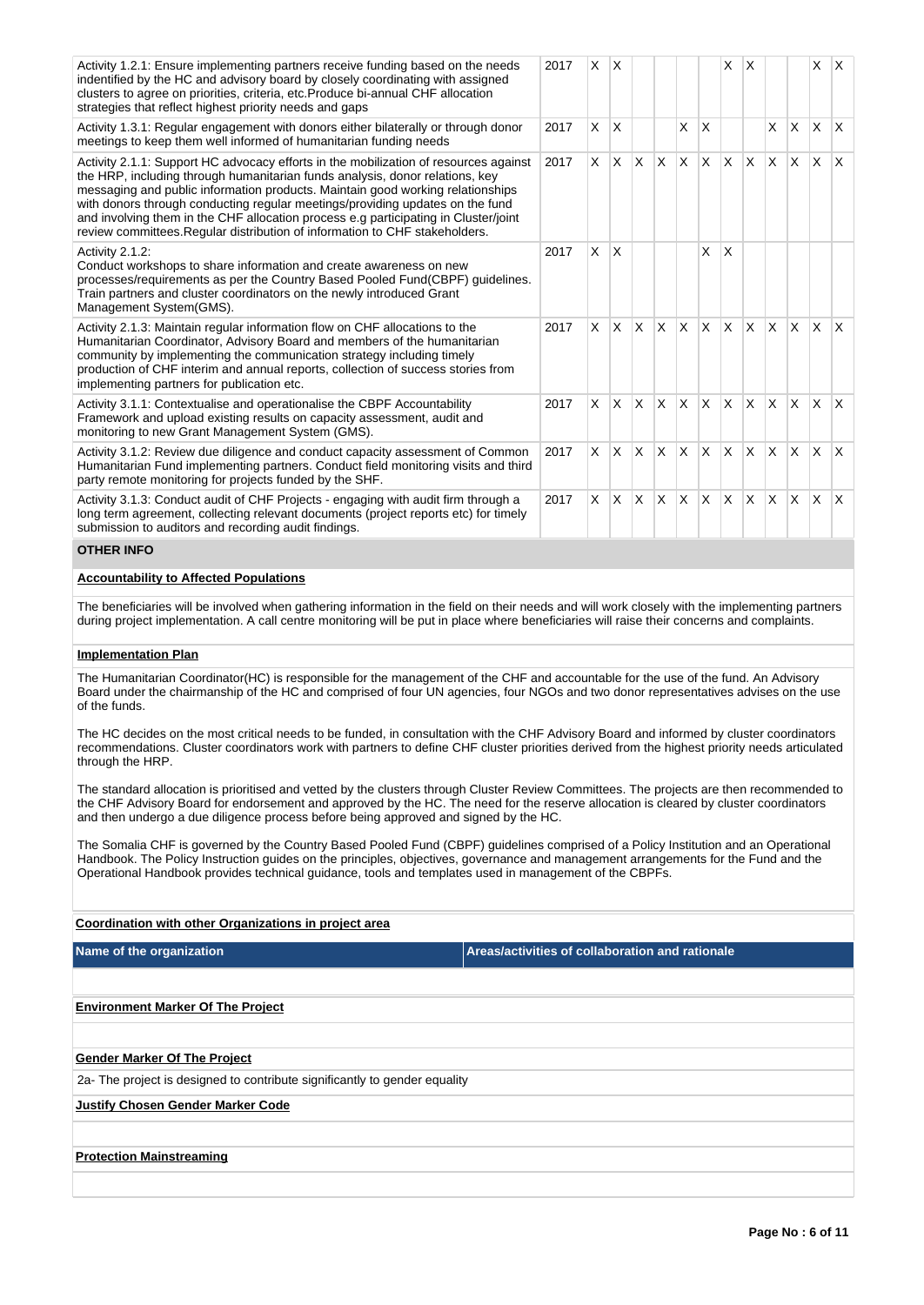| <b>Country Specific Information</b> |  |
|-------------------------------------|--|
| <b>Safety and Security</b>          |  |
|                                     |  |
| <b>Access</b>                       |  |

# **BUDGET**

| Code              | <b>Budget Line Description</b>            | D/S       | Quantity    | <b>Unit</b><br>cost | <b>Duration</b><br>Recurran<br>ce | %<br>charged<br>to CHF | <b>Total Cost</b> |
|-------------------|-------------------------------------------|-----------|-------------|---------------------|-----------------------------------|------------------------|-------------------|
|                   | 1. Supplies (materials and goods)         |           |             |                     |                                   |                        |                   |
| <b>NA</b>         | <b>NA</b>                                 | <b>NA</b> | 0           | 0.00                | 0                                 | $\pmb{0}$              | 0.00              |
|                   | <b>NA</b>                                 |           |             |                     |                                   |                        |                   |
|                   | <b>Section Total</b>                      |           |             |                     |                                   |                        | 0.00              |
|                   | 2. Transport and Storage                  |           |             |                     |                                   |                        |                   |
| <b>NA</b>         | <b>NA</b>                                 | <b>NA</b> | $\pmb{0}$   | 0.00                | $\pmb{0}$                         | 0                      | 0.00              |
|                   | <b>NA</b>                                 |           |             |                     |                                   |                        |                   |
|                   | <b>Section Total</b>                      |           |             |                     |                                   |                        | $0.00\,$          |
|                   | 3. International Staff                    |           |             |                     |                                   |                        |                   |
| <b>NA</b>         | <b>NA</b>                                 | <b>NA</b> | 0           | 0.00                | 0                                 | $\pmb{0}$              | 0.00              |
|                   | <b>NA</b>                                 |           |             |                     |                                   |                        |                   |
|                   | <b>Section Total</b>                      |           |             |                     |                                   |                        | $0.00\,$          |
| 4. Local Staff    |                                           |           |             |                     |                                   |                        |                   |
| <b>NA</b>         | <b>NA</b>                                 | <b>NA</b> | 0           | 0.00                | 0                                 | 0                      | 0.00              |
|                   | <b>NA</b>                                 |           |             |                     |                                   |                        |                   |
|                   | <b>Section Total</b>                      |           |             |                     |                                   |                        | 0.00              |
|                   | 5. Training of Counterparts               |           |             |                     |                                   |                        |                   |
| <b>NA</b>         | <b>NA</b>                                 | <b>NA</b> | 0           | 0.00                | 0                                 | $\pmb{0}$              | 0.00              |
|                   | <b>NA</b>                                 |           |             |                     |                                   |                        |                   |
|                   | <b>Section Total</b>                      |           |             |                     |                                   |                        | 0.00              |
|                   | 6. Contracts (with implementing partners) |           |             |                     |                                   |                        |                   |
| <b>NA</b>         | <b>NA</b>                                 | <b>NA</b> | 0           | 0.00                | 0                                 | 0                      | 0.00              |
|                   | NA                                        |           |             |                     |                                   |                        |                   |
|                   | <b>Section Total</b>                      |           |             |                     |                                   |                        | 0.00              |
|                   | 7. Other Direct Costs                     |           |             |                     |                                   |                        |                   |
| <b>NA</b>         | <b>NA</b>                                 | <b>NA</b> | 0           | 0.00                | $\pmb{0}$                         | $\pmb{0}$              | 0.00              |
|                   | <b>NA</b>                                 |           |             |                     |                                   |                        |                   |
|                   | <b>Section Total</b>                      |           |             |                     |                                   |                        | $0.00\,$          |
| 8. Indirect Costs |                                           |           |             |                     |                                   |                        |                   |
| <b>NA</b>         | <b>NA</b>                                 | $\sf NA$  | $\mathbf 0$ | 0.00                | $\mathbf 0$                       | $\pmb{0}$              | 0.00              |
|                   | <b>NA</b>                                 |           |             |                     |                                   |                        |                   |
|                   | <b>Section Total</b>                      |           |             |                     |                                   |                        | 0.00              |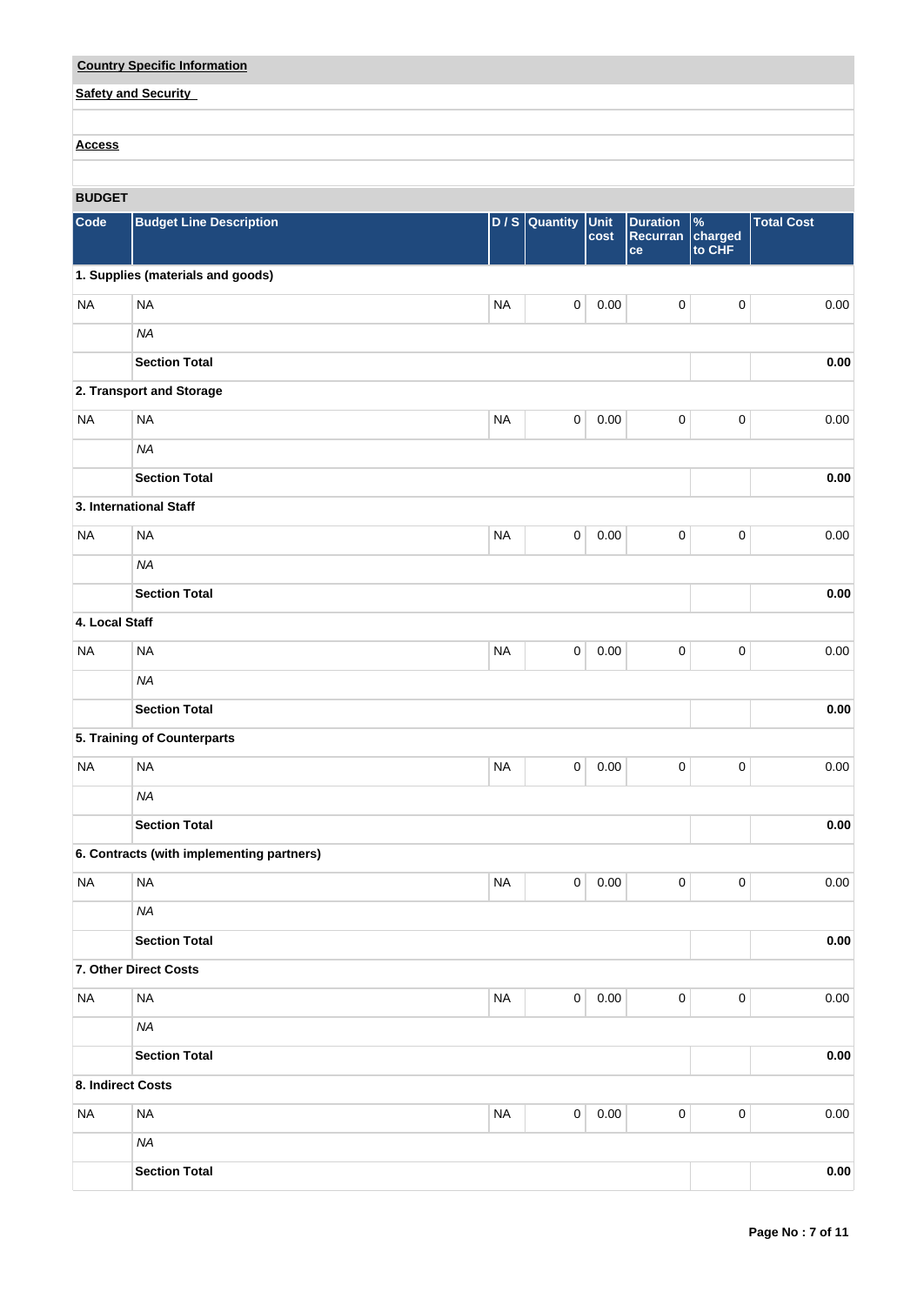|                   | 11. A:1 Staff and Other Personnel Costs: International Staff |             |                     |          |                           |             |           |
|-------------------|--------------------------------------------------------------|-------------|---------------------|----------|---------------------------|-------------|-----------|
| <b>NA</b>         | <b>NA</b>                                                    | <b>NA</b>   | 0                   | 0.00     | $\pmb{0}$                 | $\pmb{0}$   | 0.00      |
|                   | <b>NA</b>                                                    |             |                     |          |                           |             |           |
|                   | <b>Section Total</b>                                         |             |                     |          |                           |             | 0.00      |
|                   | 12. A:1 Staff and Other Personnel Costs: Local Staff         |             |                     |          |                           |             |           |
| <b>NA</b>         | <b>NA</b>                                                    | <b>NA</b>   | $\mathsf 0$         | 0.00     | $\pmb{0}$                 | $\mathbf 0$ | 0.00      |
|                   | <b>NA</b>                                                    |             |                     |          |                           |             |           |
|                   | <b>Section Total</b>                                         |             |                     |          |                           |             | 0.00      |
|                   | 13. B:2 Supplies, Commodities, Materials                     |             |                     |          |                           |             |           |
| <b>NA</b>         | <b>NA</b>                                                    | <b>NA</b>   | 0                   | 0.00     | $\pmb{0}$                 | $\pmb{0}$   | 0.00      |
|                   | <b>NA</b>                                                    |             |                     |          |                           |             |           |
|                   | <b>Section Total</b>                                         |             |                     |          |                           |             | 0.00      |
| 14. C:3 Equipment |                                                              |             |                     |          |                           |             |           |
| <b>NA</b>         | <b>NA</b>                                                    | <b>NA</b>   | 0                   | 0.00     | 0                         | $\pmb{0}$   | 0.00      |
|                   | <b>NA</b>                                                    |             |                     |          |                           |             |           |
|                   | <b>Section Total</b>                                         |             |                     |          |                           |             | 0.00      |
|                   | 15. D:4 Contractual Services                                 |             |                     |          |                           |             |           |
| <b>NA</b>         | <b>NA</b>                                                    | <b>NA</b>   | 0                   | 0.00     | $\pmb{0}$                 | $\pmb{0}$   | 0.00      |
|                   | <b>NA</b>                                                    |             |                     |          |                           |             |           |
|                   | <b>Section Total</b>                                         |             |                     |          |                           |             | 0.00      |
| 16. E:5 Travel    |                                                              |             |                     |          |                           |             |           |
| <b>NA</b>         | <b>NA</b>                                                    | <b>NA</b>   | 0                   | 0.00     | 0                         | $\pmb{0}$   | 0.00      |
|                   | <b>NA</b>                                                    |             |                     |          |                           |             |           |
|                   | <b>Section Total</b>                                         |             |                     |          |                           |             | 0.00      |
|                   | 17. F:6 Transfers and Grants to Counterparts                 |             |                     |          |                           |             |           |
| <b>NA</b>         | <b>NA</b>                                                    | <b>NA</b>   | $\pmb{0}$           | 0.00     | $\pmb{0}$                 | $\mathbf 0$ | 0.00      |
|                   | <b>NA</b>                                                    |             |                     |          |                           |             |           |
|                   | <b>Section Total</b>                                         |             |                     |          |                           |             | 0.00      |
|                   | 18. G:7 General Operating and Other Direct Costs             |             |                     |          |                           |             |           |
| <b>NA</b>         | <b>NA</b>                                                    | <b>NA</b>   | $\pmb{0}$           | 0.00     | $\pmb{0}$                 | $\pmb{0}$   | 0.00      |
|                   | <b>NA</b>                                                    |             |                     |          |                           |             |           |
|                   | <b>Section Total</b>                                         |             |                     |          |                           |             | 0.00      |
|                   | 19. H.8 Indirect Programme Support Costs                     |             |                     |          |                           |             |           |
| <b>NA</b>         | <b>NA</b>                                                    | <b>NA</b>   | $\mathsf{O}\xspace$ | $0.00\,$ | $\mathsf 0$               | $\mathbf 0$ | 0.00      |
|                   | <b>NA</b>                                                    |             |                     |          |                           |             |           |
|                   | <b>Section Total</b>                                         |             |                     |          |                           |             | 0.00      |
|                   | 20. Staff and Other Personnel Costs                          |             |                     |          |                           |             |           |
| 1.1               | Head of Unit (P5)                                            | $\mathsf D$ |                     | 1 17,04  | $\ensuremath{\mathsf{3}}$ | 100.00      | 51,138.00 |
|                   |                                                              |             |                     | 6.00     |                           |             |           |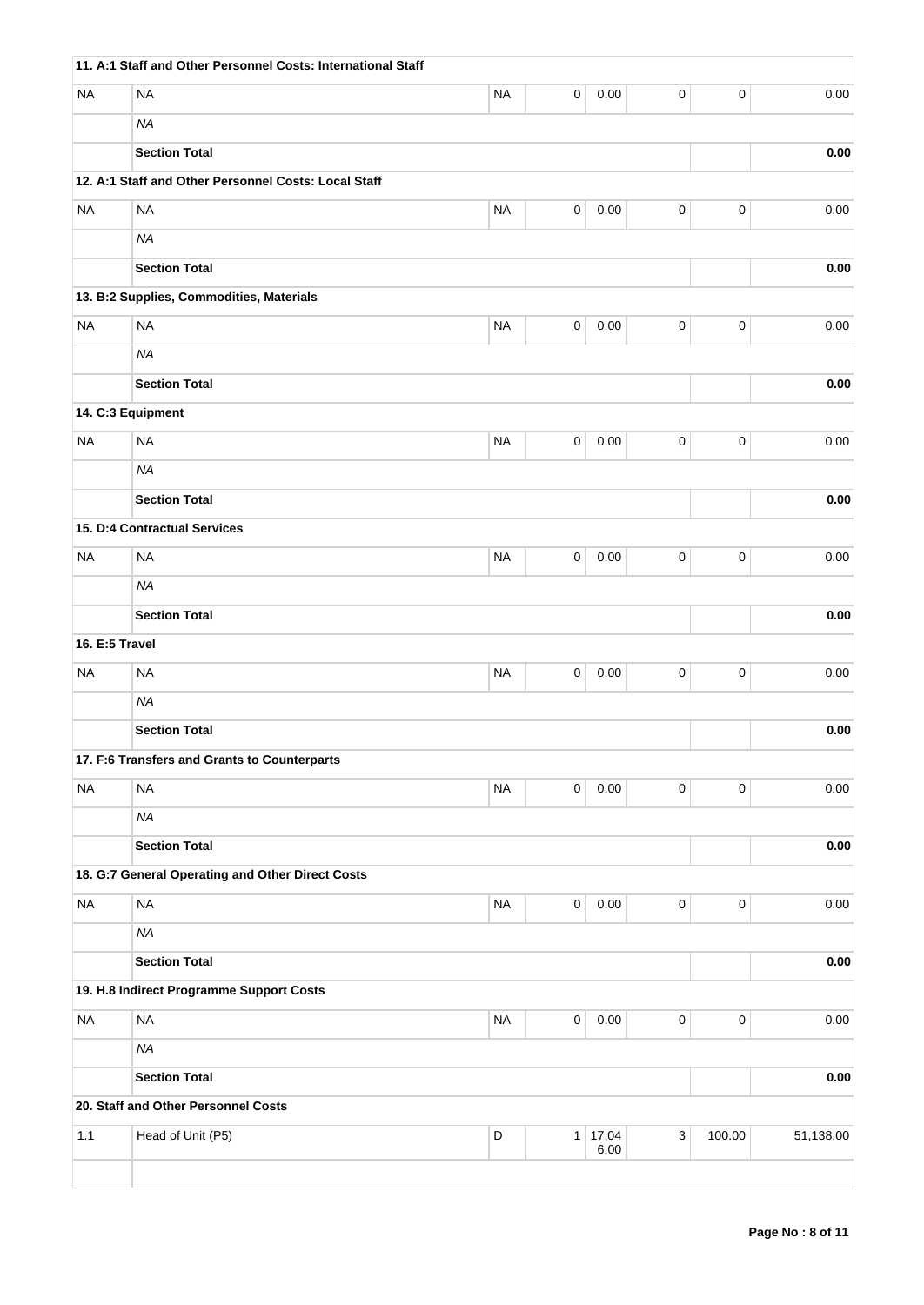| 1.2           | HAO (P4)                                   | D           | $\mathbf{1}$   | 14,42<br>2.00          | 12           | 100.00 | 173,064.00   |
|---------------|--------------------------------------------|-------------|----------------|------------------------|--------------|--------|--------------|
| 1.3           | HAO (P3)                                   | D           |                | $1 \mid 12,10$<br>6.00 | 12           | 100.00 | 145,272.00   |
| 1.4           | General Service Senior associate (GSL/7)   | D           | 1              | 4,320<br>.00           | 12           | 100.00 | 51,840.00    |
| 1.5           | General Service project associates (GSL/6) | D           | 4 <sup>1</sup> | 3,870<br>.00           | 12           | 100.00 | 185,760.00   |
| 1.6           | General Service - driver (GSL/2)           | D           | 1              | 1,530<br>.00           | 12           | 100.00 | 18,360.00    |
| 1.7           | NOB - Humanitarian Affairs Officers        | D           |                | 3   9,270<br>.00       | 12           | 100.00 | 333,720.00   |
| 1.8           | NOC - Humanitarian Affairs Officers        | D           |                | 2 9,930<br>.00         | 12           | 100.00 | 238,320.00   |
| 1.9           | NOB (Somalia) - H                          | D           | 1              | 3,924<br>.00           | 9            | 100.00 | 35,316.00    |
| 1.10          | Overtime                                   | D           |                | $1 \mid 7,226$<br>.00  | $\mathbf{1}$ | 100.00 | 7,226.00     |
|               | <b>Section Total</b>                       |             |                |                        |              |        | 1,240,016.00 |
|               | 21. Supplies, Commodities, Materials       |             |                |                        |              |        |              |
| 2.1           | Temporary assistance for meetings          | D           | 1              | 19,75<br>0.00          | 1            | 100.00 | 19,750.00    |
| 2.2           | <b>External printing</b>                   | D           |                | 1 10,00<br>0.00        | $\mathbf{1}$ | 100.00 | 10,000.00    |
| $2.3\,$       | Training/ Upgrading of substansive skills  | D           |                | 1 6,023<br>.00.        | $\mathbf{1}$ | 100.00 | 6,023.00     |
| 2.4           | Other hospitality                          | $\mathsf D$ | 1              | 2,750<br>.00           | $\mathbf{1}$ | 100.00 | 2,750.00     |
| 2.5           | Freight and Related Costs                  | D           |                | $1 \mid 1,500$<br>.00. | $\mathbf{1}$ | 100.00 | 1,500.00     |
|               | <b>Section Total</b>                       |             |                |                        |              |        | 40,023.00    |
| 22. Equipment |                                            |             |                |                        |              |        |              |
| 3.1           | Acquisition of office furniture            | D           | 1              | 2,500<br>.00           | $\mathbf{1}$ | 100.00 | 2,500.00     |
| 3.2           | Acquistion of office equipment             | D           | $\mathbf{1}$   | 16,41<br>3.00          | $\mathbf{1}$ | 100.00 | 16,413.00    |
| 3.3           | Stationery and Office Supplies             | D           |                | 1   12,00<br>0.00      | $\mathbf{1}$ | 100.00 | 12,000.00    |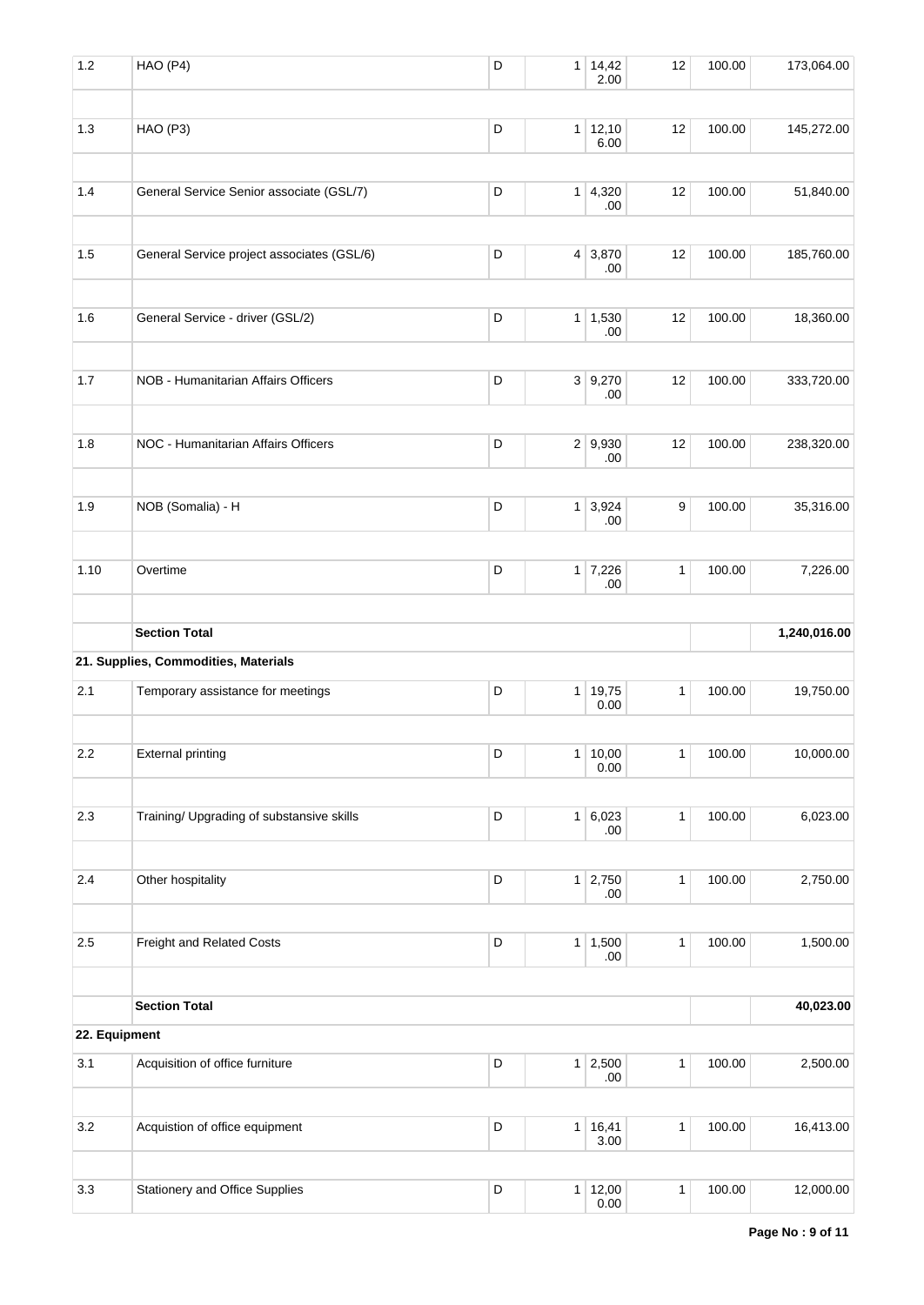|                   | <b>Section Total</b>                                          |           |                |                        |              |             | 30,913.00    |
|-------------------|---------------------------------------------------------------|-----------|----------------|------------------------|--------------|-------------|--------------|
|                   | 23. Contractual Services                                      |           |                |                        |              |             |              |
| 4.1               | Contractual services                                          | D         |                | 1 5,000<br>.00.        | $\mathbf{1}$ | 100.00      | 5,000.00     |
|                   | <b>Section Total</b>                                          |           |                |                        |              |             | 5,000.00     |
| 24. Travel        |                                                               |           |                |                        |              |             |              |
| 5.1               | Other official travel staff                                   | D         |                | 1 67,31<br>4.00        | $\mathbf{1}$ | 100.00      | 67,314.00    |
| 5.2               | Local travel of staff                                         | D         |                | $1 \mid 42,33$<br>5.00 | $\mathbf{1}$ | 100.00      | 42,335.00    |
| 5.3               | Local transportation                                          | D         |                | $1 \mid 7,880$<br>.00  | $\mathbf{1}$ | 100.00      | 7,880.00     |
|                   | <b>Section Total</b>                                          |           |                |                        |              |             | 117,529.00   |
|                   | 25. Transfers and Grants to Counterparts                      |           |                |                        |              |             |              |
| <b>NA</b>         | <b>NA</b>                                                     | <b>NA</b> | 0              | 0.00                   | 0            | $\mathbf 0$ | 0.00         |
|                   | <b>NA</b>                                                     |           |                |                        |              |             |              |
|                   | <b>Section Total</b>                                          |           |                |                        |              |             | 0.00         |
|                   | 26. General Operating and Other Direct Costs                  |           |                |                        |              |             |              |
| 7.1               | Programme Support Costs - UNDP country office cost recovery D |           |                | 1   15,00<br>0.00      | $\mathbf{1}$ | 100.00      | 15,000.00    |
| 7.2               | Telephone long distance                                       | D         | 1 <sup>1</sup> | 15,50<br>0.00          | $\mathbf{1}$ | 100.00      | 15,500.00    |
| $7.3\,$           | Pouches                                                       | D         |                | $1 \mid 2,500$         | $\mathbf{1}$ | 100.00      | 2,500.00     |
|                   |                                                               |           |                | .00.                   |              |             |              |
|                   | <b>Section Total</b>                                          |           |                |                        |              |             | 33,000.00    |
| <b>SubTotal</b>   |                                                               |           | 31.00          |                        |              |             | 1,466,481.00 |
| Direct            |                                                               |           |                |                        |              |             | 1,466,481.00 |
| Support           |                                                               |           |                |                        |              |             |              |
| <b>PSC Cost</b>   |                                                               |           |                |                        |              |             |              |
|                   | PSC Cost Percent                                              |           |                |                        |              |             | 7.00         |
| PSC Amount        |                                                               |           |                |                        |              |             | 102,653.67   |
| <b>Total Cost</b> |                                                               |           |                |                        |              |             | 1,569,134.67 |